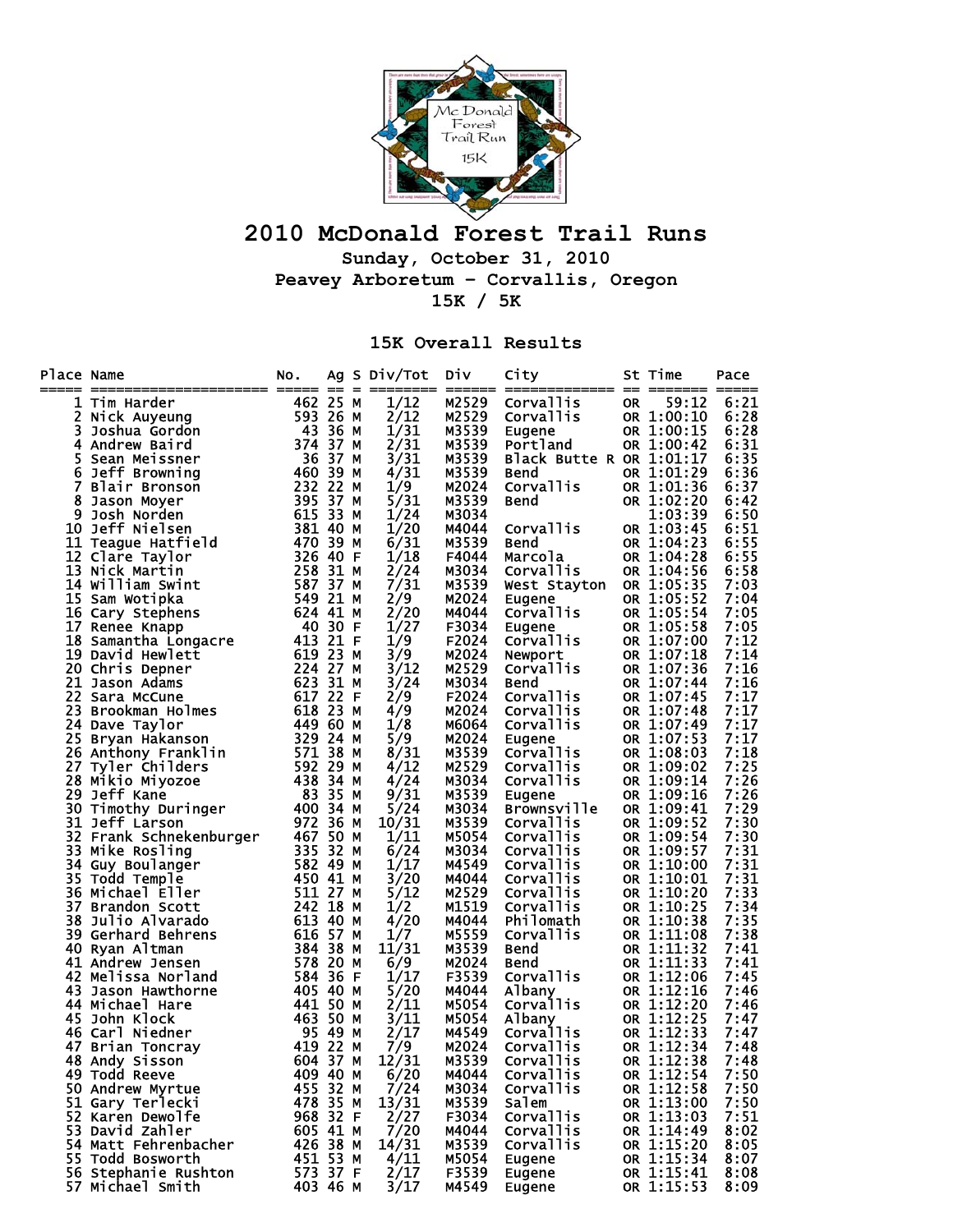| 58 Drew McDermott                                                                                                                                                                                                                                      | 454 24 M                                   | 8/9   | M2024 | Corvallis                | OR 1:15:59 | 8:10         |
|--------------------------------------------------------------------------------------------------------------------------------------------------------------------------------------------------------------------------------------------------------|--------------------------------------------|-------|-------|--------------------------|------------|--------------|
| <b>58 Drew McDermott</b><br>59 Manuel Crisostorno<br>60 Nathan Wallace<br>61 Thomas Merlin<br>62 Shandi Terlecki                                                                                                                                       | 602 26 M                                   | 6/12  | M2529 | Corvallis                | OR 1:16:06 | 8:10         |
|                                                                                                                                                                                                                                                        | 580 32 M                                   | 8/24  | M3034 | <b>Corvallis</b>         | OR 1:16:11 | 8:11         |
|                                                                                                                                                                                                                                                        | 577 21 M                                   | 9/9   | M2024 | Newport                  | OR 1:16:18 | 8:12         |
| <b>61 Thomas Meriin</b><br>62 Shandi Terlecki<br>63 Justin Grady<br>64 Kristen Ball<br>65 Bruce Thede<br>66 Mark Bidwell<br>67 Maclean Panshin                                                                                                         | 479 33 F                                   | 3/27  | F3034 | Salem                    | OR 1:16:25 | 8:12         |
|                                                                                                                                                                                                                                                        | 514 37 M                                   | 15/31 | M3539 | <b>Bend</b>              | OR 1:16:29 | 8:13         |
|                                                                                                                                                                                                                                                        | 424 47 F                                   | 1/17  | F4549 | Roseburg                 | OR 1:16:46 | 8:15         |
|                                                                                                                                                                                                                                                        | 301 50 M                                   | 5/11  | M5054 | Salem                    | OR 1:16:55 | 8:16         |
|                                                                                                                                                                                                                                                        | 581 50 M                                   | 6/11  | M5054 | Salem                    | OR 1:16:58 | 8:16         |
|                                                                                                                                                                                                                                                        | 446 13 M                                   | 1/3   | M0114 | Corvallis                | OR 1:17:10 | 8:17         |
| 67 Maclean Panshin 446 13 M<br>68 Rene Villagrama 414 28 M<br>69 Jonathan Meier 325 36 M<br>70 Meredith Plummer 363 39 F<br>71 David Dickson<br>72 Deron Carter 603 36 M<br>72 Deron Carter 603 36 M<br>73 Rich Kane 177 48 M<br>74 Terri Hurley 444 4 |                                            | 7/12  | M2529 | Corvallis                | OR 1:17:20 | 8:18         |
|                                                                                                                                                                                                                                                        |                                            | 16/31 | M3539 | Sweet Home               | OR 1:17:24 | 8:19         |
|                                                                                                                                                                                                                                                        |                                            | 3/17  | F3539 | <b>Corvallis</b>         | OR 1:17:34 | 8:20         |
|                                                                                                                                                                                                                                                        |                                            | 9/24  | M3034 | Corvallis                | OR 1:17:41 | 8:21         |
|                                                                                                                                                                                                                                                        |                                            | 17/31 | M3539 | Corvallis                | OR 1:17:46 | 8:21         |
|                                                                                                                                                                                                                                                        |                                            | 4/17  |       | Corvallis                | OR 1:17:47 | 8:21         |
|                                                                                                                                                                                                                                                        |                                            | 2/18  | M4549 |                          | OR 1:17:49 |              |
|                                                                                                                                                                                                                                                        |                                            |       | F4044 | Springfield              |            | 8:21<br>8:22 |
|                                                                                                                                                                                                                                                        |                                            | 3/9   | F2024 | Corvallis                | OR 1:17:51 |              |
|                                                                                                                                                                                                                                                        |                                            | 10/24 | M3034 | <b>Corvallis</b>         | OR 1:17:58 | 8:22         |
|                                                                                                                                                                                                                                                        |                                            | 4/27  | F3034 | Portland                 | OR 1:17:59 | 8:22         |
|                                                                                                                                                                                                                                                        |                                            | 2/8   | M6064 | Bend                     | OR 1:18:04 | 8:23         |
|                                                                                                                                                                                                                                                        |                                            | 5/17  | M4549 | <b>Corvallis</b>         | OR 1:18:33 | 8:26         |
|                                                                                                                                                                                                                                                        |                                            | 18/31 | M3539 | Eugene                   | OR 1:18:35 | 8:26         |
|                                                                                                                                                                                                                                                        |                                            | 2/7   | M5559 | Corvallis                | OR 1:18:40 | 8:27         |
|                                                                                                                                                                                                                                                        |                                            | 3/8   | M6064 | <b>Corvallis</b>         | OR 1:19:06 | 8:30         |
|                                                                                                                                                                                                                                                        |                                            | 8/20  | M4044 | San Francisco CA 1:19:33 |            | 8:32         |
| 84 Peter Idema                                                                                                                                                                                                                                         | 430 59 M                                   | 3/7   | M5559 | Corvallis                | OR 1:19:40 | 8:33         |
|                                                                                                                                                                                                                                                        |                                            | 5/27  | F3034 | Eugene                   | OR 1:19:46 | 8:34         |
|                                                                                                                                                                                                                                                        |                                            | 1/1   | F1519 | Corvallis                | OR 1:19:48 | 8:34         |
|                                                                                                                                                                                                                                                        |                                            | 1/3   | M6569 | Eugene                   | OR 1:19:58 | 8:35         |
|                                                                                                                                                                                                                                                        |                                            | 1/12  | F5054 | Eugene                   | OR 1:20:07 | 8:36         |
|                                                                                                                                                                                                                                                        |                                            | 8/12  | M2529 | Corvallis                | OR 1:20:18 | 8:37         |
|                                                                                                                                                                                                                                                        |                                            | 3/18  | F4044 | Portland                 | OR 1:20:34 | 8:39         |
|                                                                                                                                                                                                                                                        |                                            | 19/31 | M3539 | <b>Bend</b>              | OR 1:20:37 | 8:39         |
| 84 Peter Idemand - Canada Market Market Market Market Market Market Market Market Market Market Market Market Market Market Market Market Market Market Market Market Market Market Market Market Market Market Market Market                          |                                            | 6/17  | M4549 | Springfield              | OR 1:20:39 | 8:40         |
|                                                                                                                                                                                                                                                        |                                            | 9/20  | M4044 | <b>Corvallis</b>         | OR 1:20:41 | 8:40         |
|                                                                                                                                                                                                                                                        |                                            | 10/20 | M4044 | Albany                   | OR 1:20:42 | 8:40         |
|                                                                                                                                                                                                                                                        |                                            | 4/18  | F4044 | Redmond                  | OR 1:20:44 | 8:40         |
|                                                                                                                                                                                                                                                        |                                            | 11/24 | M3034 | Corvallis                | OR 1:20:46 | 8:40         |
|                                                                                                                                                                                                                                                        |                                            | 7/17  | M4549 | Jefferson                | OR 1:21:02 | 8:42         |
|                                                                                                                                                                                                                                                        | 591 47 M                                   | 8/17  | M4549 | <b>Corvallis</b>         | OR 1:21:15 | 8:44         |
| 98 Regan McMorris<br>99 Steve Goss<br>99 Steve Goss                                                                                                                                                                                                    | 543 48 M                                   | 9/17  | M4549 | Corvallis                | OR 1:21:22 | 8:44         |
|                                                                                                                                                                                                                                                        |                                            | 1/2   | F6064 | Redmond                  | OR 1:21:41 | 8:46         |
|                                                                                                                                                                                                                                                        |                                            | 2/17  | F4549 | Noti                     | OR 1:21:54 | 8:48         |
|                                                                                                                                                                                                                                                        |                                            | 20/31 | M3539 | Corvallis                | OR 1:21:57 | 8:48         |
| 99 Steve Goss<br>100 Jeanette Groesz<br>101 Sharon Rogers<br>102 Craig Malik<br>103 Geoff Kirsten<br>103 Geoff Kirsten<br>103 Geoff Kirsten<br>103 Eric Abbruzzese<br>105 Eric Abbruzzese<br>106 Randall Law<br>107 Katie Heidt<br>107 Katie Heidt<br> |                                            | 21/31 | M3539 | Corvallis                | OR 1:22:15 | 8:50         |
|                                                                                                                                                                                                                                                        |                                            | 6/27  | F3034 | Philomath                | OR 1:22:16 | 8:50         |
|                                                                                                                                                                                                                                                        |                                            | 11/20 | M4044 | Portland                 | OR 1:22:18 | 8:50         |
|                                                                                                                                                                                                                                                        |                                            | 4/7   | M5559 | <b>Corvallis</b>         | OR 1:22:20 | 8:50         |
| 06 Kans<br>107 Katie Helus<br>108 Kim Fresenburg<br>109 Kelly Albers<br>110 Gayle Vanderford<br>111 Silvia Reyes<br>111 Silvia Reyes<br>111 Silvia Reyes<br>111 Viuge                                                                                  |                                            | 7/27  | F3034 | Eugene                   | OR 1:22:22 | 8:51         |
|                                                                                                                                                                                                                                                        | 357 27 F                                   | 1/8   | F2529 | Shedd                    | OR 1:22:27 | 8:51         |
|                                                                                                                                                                                                                                                        | 346 35 F                                   | 4/17  | F3539 | Albany                   | OR 1:22:43 | 8:53         |
|                                                                                                                                                                                                                                                        | 480 49 F                                   | 3/17  | F4549 | Bend                     | OR 1:22:49 | 8:54         |
|                                                                                                                                                                                                                                                        | 422 36 F                                   | 5/17  | F3539 | Vancouver                | WA 1:23:17 | 8:57         |
|                                                                                                                                                                                                                                                        | 525 50 M                                   | 7/11  | M5054 | Eugene                   | OR 1:23:22 | 8:57         |
|                                                                                                                                                                                                                                                        | 213 30 M                                   | 12/24 | M3034 | Corvallis                | OR 1:23:51 | 9:00         |
| 113 David Ducenter<br>114 Jason Saunders                                                                                                                                                                                                               | 585 43 M                                   | 12/20 | M4044 | <b>Corvallis</b>         | OR 1:24:09 | 9:02         |
| 115 Jeff Kollath                                                                                                                                                                                                                                       | 472 46 M                                   | 10/17 | M4549 | Corvallis                | OR 1:24:11 | 9:02         |
| 116 Aubra Lewellen                                                                                                                                                                                                                                     | 401 30 F                                   | 8/27  | F3034 | Springfield              | OR 1:24:14 | 9:03         |
| 117 Jason Johnston                                                                                                                                                                                                                                     | 318 30 M                                   | 13/24 | м3034 | <b>Hillsboro</b>         | OR 1:24:42 | 9:06         |
| 118 Dan Kehrein                                                                                                                                                                                                                                        | 343 38 M                                   | 22/31 | M3539 | Eugene                   | OR 1:24:46 | 9:06         |
| 119 Brian Wood                                                                                                                                                                                                                                         | 607 44 M                                   | 13/20 | M4044 | <b>Corvallis</b>         | OR 1:25:02 | 9:08         |
| 120 Mark Kacmarcik                                                                                                                                                                                                                                     | 512 28 M                                   | 9/12  | M2529 | Corvallis                | OR 1:25:02 | 9:08         |
| 121 Sara Ticer                                                                                                                                                                                                                                         | 528 56 F                                   | 1/10  | F5559 | Eugene                   | OR 1:25:02 | 9:08         |
| 122 Keri Sullivan                                                                                                                                                                                                                                      | 522 35 F                                   | 6/17  | F3539 | Portland                 | OR 1:25:09 | 9:09         |
| 123 Michelle Gall                                                                                                                                                                                                                                      | 155 39 F                                   | 7/17  | F3539 | Eugene                   | OR 1:25:14 | 9:09         |
| 124 Jason Nixon                                                                                                                                                                                                                                        | 971 37 M                                   | 23/31 | M3539 | Turner                   | OR 1:25:16 | 9:09         |
| 125 Hannah Shallice                                                                                                                                                                                                                                    | 396 35 F                                   | 8/17  | F3539 | Eugene                   | OR 1:25:20 | 9:10         |
| 126 Karisa Thede                                                                                                                                                                                                                                       |                                            | 4/17  | F4549 | Salem                    | OR 1:25:27 | 9:10         |
| 127 Colleen Moyer                                                                                                                                                                                                                                      | 302 TV<br>394 40 F<br>519 49 M<br>344 50 M | 5/18  | F4044 | Bend                     | OR 1:25:27 | 9:11         |
| 128 Ron Hall                                                                                                                                                                                                                                           |                                            | 11/17 | M4549 | <b>Corvallis</b>         | OR 1:25:29 | 9:11         |
|                                                                                                                                                                                                                                                        | 313 43 M<br>344 50 M                       | 8/11  |       | <b>Corvallis</b>         | OR 1:25:30 | 9:11         |
| 129 Alan Wells                                                                                                                                                                                                                                         | 353 42 M                                   |       | M5054 | <b>Dallas</b>            | OR 1:25:31 | 9:11         |
| 130 Paul Irwin                                                                                                                                                                                                                                         |                                            | 14/20 | M4044 | Corvallis                | OR 1:25:48 | 9:13         |
| 130 Paul Irwin<br>131 Suzanne Middleton<br>132 Martha Rockey<br>132 Martha Rockey<br>133 Vivian Tang<br>134 Mike Englemann<br>135 Kevin Hamilton<br>136 Forrest Reid<br>136 Forrest Reid<br>136 Paul 136 Paul 136 Paul 136 Paul 136 Paul 136 Pau       |                                            | 6/18  | F4044 |                          |            |              |
|                                                                                                                                                                                                                                                        |                                            | 2/12  | F5054 | <b>Corvallis</b>         | OR 1:25:59 | 9:14         |
|                                                                                                                                                                                                                                                        |                                            | 4/9   | F2024 | Corvallis                | OR 1:26:10 | 9:15         |
|                                                                                                                                                                                                                                                        |                                            | 15/20 | M4044 | Eugene                   | OR 1:26:25 | 9:17         |
|                                                                                                                                                                                                                                                        |                                            | 16/20 | M4044 | Albany                   | OR 1:26:35 | 9:18         |
| 136 Forrest Reid                                                                                                                                                                                                                                       | 547 52 M                                   | 9/11  | M5054 | Tangent                  | OR 1:26:41 | 9:18         |
| 137 Michael Langeliers<br>138 Suzanne Marinello                                                                                                                                                                                                        | 599 29 M                                   | 10/12 | M2529 | Philomath                | OR 1:26:54 | 9:20         |
|                                                                                                                                                                                                                                                        | 611 53 F                                   | 3/12  | F5054 | Corvallis                | OR 1:26:57 | 9:20         |
| 139 Austin Gorham                                                                                                                                                                                                                                      | 542 18 M                                   | 2/2   | M1519 | Albany                   | OR 1:27:17 | 9:22         |
| 140 Anthony Veltri                                                                                                                                                                                                                                     | 486 32 M                                   | 14/24 | M3034 | Corvallis                | OR 1:27:33 | 9:24         |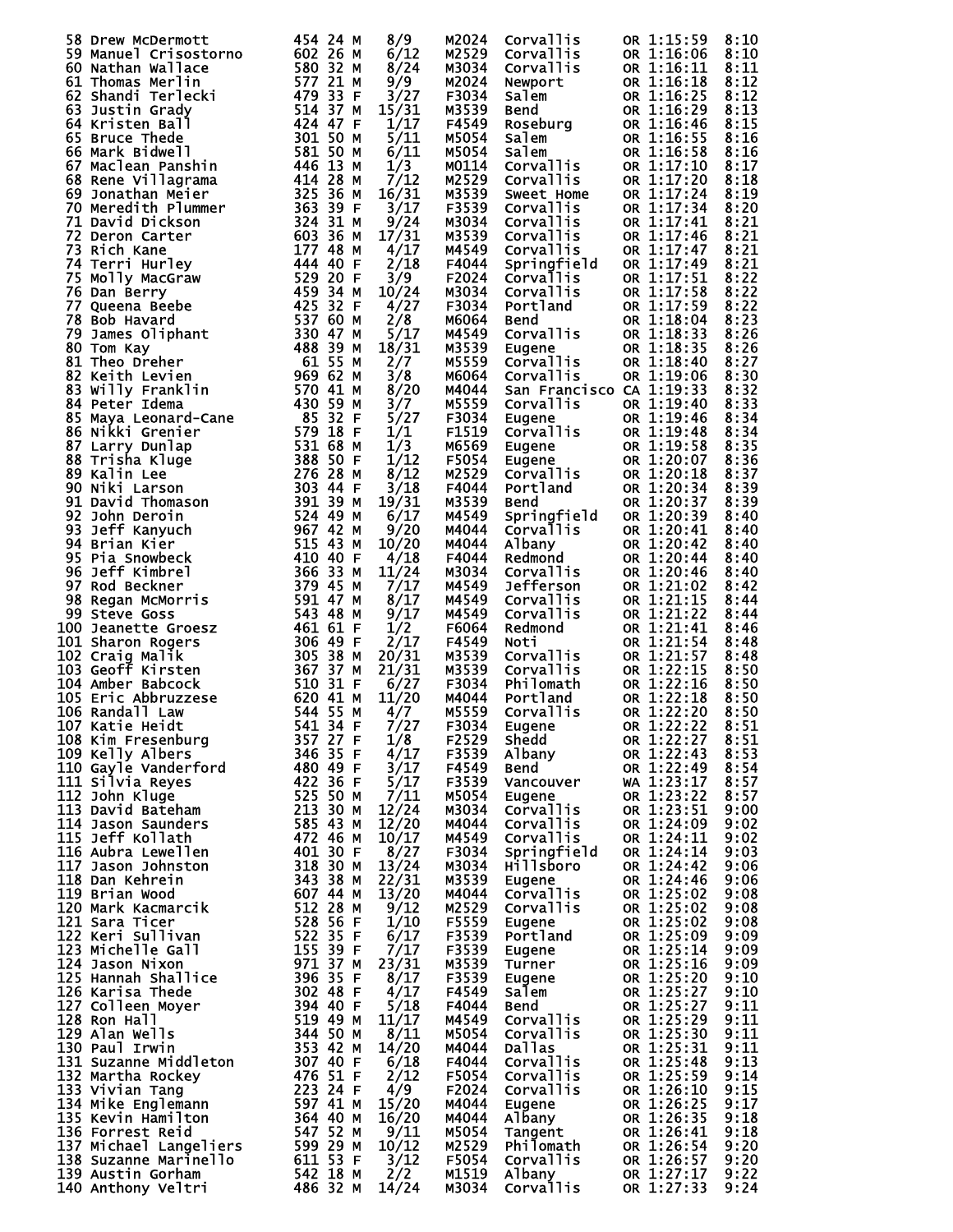| 141 Christine Nile<br>141 Christine Nile<br>142 Samuel Ajayi 342 31 M<br>143 Ronn Clark 173 43 M<br>144 Ward Nelson 473 10 M<br>145 Alysia Cohen 516 32 F<br>146 Lisa Boeder 440 48 F<br>147 Claire Werthan 601 22 F<br>148 Tomone Kawamura 338 41 F<br>149 Doug Pet       | 474 54 F               | 4/12               | F5054          | Salem                                            | OR 1:27:51                           | 9:26         |
|----------------------------------------------------------------------------------------------------------------------------------------------------------------------------------------------------------------------------------------------------------------------------|------------------------|--------------------|----------------|--------------------------------------------------|--------------------------------------|--------------|
|                                                                                                                                                                                                                                                                            |                        | 15/24              | M3034          | Corvallis                                        | OR 1:27:56                           | 9:27         |
|                                                                                                                                                                                                                                                                            |                        | 17/20              | M4044          | Salem                                            | OR 1:28:11                           | 9:28         |
|                                                                                                                                                                                                                                                                            |                        | 2/3<br>9/27        | M0114<br>F3034 | Corvallis<br>Corvallis                           | OR 1:28:27<br>OR 1:28:42             | 9:30<br>9:31 |
|                                                                                                                                                                                                                                                                            |                        | 5/17               | F4549          | Corvallis                                        | OR 1:28:44                           | 9:32         |
|                                                                                                                                                                                                                                                                            |                        | 5/9                | F2024          | Corvallis                                        | OR 1:28:45                           | 9:32         |
|                                                                                                                                                                                                                                                                            |                        | 7/18               | F4044          | Camas                                            | WA 1:28:52                           | 9:32         |
|                                                                                                                                                                                                                                                                            |                        | 18/20              | M4044          | Eugene                                           | OR 1:29:08                           | 9:34         |
|                                                                                                                                                                                                                                                                            |                        | 11/12              | M2529          | Corvallis                                        | OR 1:29:13                           | 9:35         |
|                                                                                                                                                                                                                                                                            |                        | 6/17               | F4549          | Portland                                         | OR 1:29:27                           | 9:36         |
|                                                                                                                                                                                                                                                                            |                        | 10/27              | F3034          | Corvallis                                        | OR 1:29:31                           | 9:37         |
|                                                                                                                                                                                                                                                                            |                        | $\frac{2/8}{7/17}$ | F2529          | Corvallis                                        | OR 1:29:41                           | 9:38         |
|                                                                                                                                                                                                                                                                            |                        | 8/17               | F4549<br>F4549 | <b>Eugene<br/>Bend<br/>Corvallis<br/>Elister</b> | OR 1:30:02<br>OR 1:30:07             | 9:40<br>9:41 |
|                                                                                                                                                                                                                                                                            |                        | 6/9                | F2024          |                                                  | OR 1:30:07                           | 9:41         |
|                                                                                                                                                                                                                                                                            |                        | 9/17               | F3539          |                                                  | OR 1:30:27                           | 9:43         |
|                                                                                                                                                                                                                                                                            |                        | 24/31              | M3539          |                                                  | OR 1:30:37                           | 9:44         |
|                                                                                                                                                                                                                                                                            |                        | 9/17               | F4549          | Albany<br>Corva <u>l</u> lis                     | OR 1:30:44                           | 9:45         |
| 160 Tuba Ozkan-Haller                                                                                                                                                                                                                                                      | 416 41 F               | 8/18               | F4044          | corvallis                                        | OR 1:30:46                           | 9:45         |
|                                                                                                                                                                                                                                                                            |                        | 2/3                | M6569          | <b>Bend</b>                                      | OR 1:31:21                           | 9:49         |
|                                                                                                                                                                                                                                                                            |                        | 25/31              | M3539          | Corvallis                                        | OR 1:31:24                           | 9:49         |
|                                                                                                                                                                                                                                                                            |                        | 12/17<br>10/17     | M4549<br>F3539 | Albany<br>Corvallis                              | OR 1:31:26<br>OR 1:31:32             | 9:49         |
|                                                                                                                                                                                                                                                                            |                        | 26/31              | M3539          | Corvallis                                        | OR 1:31:39                           | 9:50<br>9:50 |
|                                                                                                                                                                                                                                                                            |                        | 5/12               | F5054          | Corvallis                                        | OR 1:32:07                           | 9:53         |
|                                                                                                                                                                                                                                                                            |                        | 16/24              | M3034          | Eugene                                           | OR 1:32:10                           | 9:54         |
|                                                                                                                                                                                                                                                                            |                        | 27/31              | M3539          | Corvallis                                        | OR 1:32:17                           | 9:55         |
|                                                                                                                                                                                                                                                                            |                        | 11/17              | F3539          | New Pine Cree OR 1:32:19                         |                                      | 9:55         |
|                                                                                                                                                                                                                                                                            |                        | 28/31              | M3539          | Corvallis                                        | OR 1:32:21                           | 9:55         |
|                                                                                                                                                                                                                                                                            |                        | 29/31              | M3539          | Salem<br>Salem<br>Corvallis                      | OR 1:32:33                           | 9:56         |
|                                                                                                                                                                                                                                                                            |                        | 10/17              | F4549          |                                                  | OR 1:32:37                           | 9:57         |
|                                                                                                                                                                                                                                                                            |                        | 3/3<br>11/27       | M6569<br>F3034 | Florence                                         | OR 1:32:56<br>OR 1:33:10 10:00       | 9:59         |
|                                                                                                                                                                                                                                                                            |                        | 9/18               | F4044          | omath<br>Corvallis<br>Corvalli                   | OR 1:33:37 10:03                     |              |
|                                                                                                                                                                                                                                                                            |                        | 11/17              | F4549          | Corvallis                                        | OR 1:33:38 10:03                     |              |
|                                                                                                                                                                                                                                                                            |                        | 12/27              | F3034          | Corvallis                                        | OR 1:33:39 10:03                     |              |
| 160 Tuba Ozkan-Haller<br>160 Tuba Ozkan-Haller<br>161 William Johnson<br>162 Matt Cox<br>163 Roger Nyquist<br>162 Matt Cox<br>163 Roger Nyquist<br>166 Giovanna Rosenlicht<br>165 Alan Calvert<br>165 Alan Calvert<br>165 Giovanna Rosenlicht<br>167                       |                        | 13/27              | F3034          | Corvallis                                        | OR 1:33:40 10:03                     |              |
|                                                                                                                                                                                                                                                                            |                        | 10/11              | M5054          | Portland                                         | OR 1:34:01 10:06                     |              |
|                                                                                                                                                                                                                                                                            |                        | 11/11              | M5054          | Beaverton                                        | OR 1:34:09 10:06                     |              |
|                                                                                                                                                                                                                                                                            |                        | 13/17              | M4549          | Corvallis                                        | OR 1:34:25 10:08                     |              |
| 180 B111 Wendt<br>181 Pavel Milonov<br>182 Eugene Wusstig<br>183 Dave Leight<br>183 Dave Leight<br>184 Kelly Shelton<br>184 Milonov<br>186 Steve Payne<br>186 Steve Payne<br>187 Rita Vandoren<br>187 Rita Vandoren<br>187 Rita Vandoren<br>188 Sara L                     |                        | 17/24              | M3034          | Jefferson<br><b>Corvallis</b>                    | OR 1:34:29 10:09                     |              |
|                                                                                                                                                                                                                                                                            |                        | 14/17<br>14/27     | M4549<br>F3034 | Lebanon                                          | OR 1:34:37 10:10<br>OR 1:34:43 10:10 |              |
|                                                                                                                                                                                                                                                                            |                        | 4/8                | M6064          | Corvallis                                        | OR 1:34:50 10:11                     |              |
|                                                                                                                                                                                                                                                                            |                        | 5/8                | м6064          | Corvallis                                        | OR 1:34:52 10:11                     |              |
|                                                                                                                                                                                                                                                                            |                        | 10/18              | F4044          | Albany                                           | OR 1:35:08 10:13                     |              |
|                                                                                                                                                                                                                                                                            |                        | 11/18              | F4044          | Corvallis                                        | OR 1:35:10 10:13                     |              |
|                                                                                                                                                                                                                                                                            |                        | 15/17              | M4549          | Keizer                                           | OR 1:35:27 10:15                     |              |
| 190 Jason Sell<br>190 Jason Sell<br>191 Doris Aponte<br>192 Eric Risdal<br>193 Uwe Hermes<br>194 Rebecca Veltri<br>194 Rebecca Veltri<br>195 Carly Neal<br>195 Carly Neal<br>196 Paul Sell<br>196 Paul Sell<br>197 Chris Niwa<br>197 Chris Niwa<br>197 Chris Niwa<br>197 C | $532$ 40 M $19/20$     |                    | M4044          | Salem                                            | OR 1:35:29 10:15                     |              |
|                                                                                                                                                                                                                                                                            |                        | 2/10<br>18/24      | F5559<br>M3034 | Lebanon<br>Creswell                              | OR 1:35:45 10:17<br>OR 1:36:05 10:19 |              |
|                                                                                                                                                                                                                                                                            |                        | 30/31              | M3539          | Portland                                         | OR 1:37:09 10:26                     |              |
|                                                                                                                                                                                                                                                                            |                        | 3/8                | F2529          | <b>Corvallis</b>                                 | OR 1:37:33 10:28                     |              |
|                                                                                                                                                                                                                                                                            |                        | 6/12               | F5054          | Monmouth                                         | OR 1:37:35 10:29                     |              |
|                                                                                                                                                                                                                                                                            |                        | 19/24              | M3034          | Salem                                            | OR 1:38:07 10:32                     |              |
| 93 University Neal<br>195 Carly Neal<br>196 Paul Sell<br>196 Paul Sell<br>197 Chris Niwa<br>198 Sally Stafford<br>199 Becky Garrett<br>199 Becky Garrett<br>197 Paul Luksch<br>197 Paul Luksch<br>198 30 F<br>198 Paul Luksch<br>198 30 F<br>198 20 Pau                    |                        | 3/10               | F5559          | Corvallis                                        | OR 1:38:37 10:35                     |              |
|                                                                                                                                                                                                                                                                            |                        | 1/1                | F6569          | Corvallis                                        | OR 1:39:02 10:38                     |              |
|                                                                                                                                                                                                                                                                            |                        | 2/2<br>15/27       | F6064          | <b>Corvallis</b>                                 | OR 1:39:04 10:38<br>OR 1:39:36 10:42 |              |
|                                                                                                                                                                                                                                                                            |                        | 16/27              | F3034<br>F3034 | Corvallis<br>Corvallis                           | OR 1:39:39 10:42                     |              |
|                                                                                                                                                                                                                                                                            | $612$ 45 M<br>433 36 F | 16/17              | M4549          | Keizer                                           | OR 1:39:50 10:43                     |              |
|                                                                                                                                                                                                                                                                            |                        | 12/17              | F3539          | Battleground                                     | WA 1:39:59 10:44                     |              |
| 203 Jennifer Simmons 433 36 F<br>204 Elke-Marion Asleson 439 58 F                                                                                                                                                                                                          |                        | 4/10               | F5559          | Albany                                           | OR 1:40:30 10:47                     |              |
| 205 Jennifer White                                                                                                                                                                                                                                                         | 622 36 F               | 13/17              | F3539          | Molalla                                          | OR 1:41:02 10:51                     |              |
|                                                                                                                                                                                                                                                                            |                        | 4/8                | F2529          | Eugene                                           | OR 1:41:10 10:52                     |              |
|                                                                                                                                                                                                                                                                            |                        | 14/17              | F3539          | Lebanon                                          | OR 1:41:25 10:53                     |              |
|                                                                                                                                                                                                                                                                            |                        | 7/12               | F5054          | Corvallis                                        | OR 1:41:40 10:55                     |              |
|                                                                                                                                                                                                                                                                            |                        | 6/8<br>15/17       | м6064<br>F3539 | Corvallis<br>Eugene                              | OR 1:41:54 10:56<br>OR 1:42:12 10:58 |              |
|                                                                                                                                                                                                                                                                            |                        | 17/27              | F3034          | <b>Brownsville</b>                               | OR 1:42:42 11:02                     |              |
|                                                                                                                                                                                                                                                                            |                        | 18/27              | F3034          | Eugene                                           | OR 1:43:56 11:10                     |              |
|                                                                                                                                                                                                                                                                            |                        | 20/24              | M3034          | Eugene                                           | OR 1:44:10 11:11                     |              |
|                                                                                                                                                                                                                                                                            |                        | 12/18              | F4044          | <b>Eugene</b>                                    | OR 1:44:16 11:12                     |              |
|                                                                                                                                                                                                                                                                            |                        | 21/24              | M3034          | Eugene                                           | OR 1:44:25 11:13                     |              |
|                                                                                                                                                                                                                                                                            |                        | 19/27              | F3034          | Salem                                            | OR 1:44:29 11:13                     |              |
|                                                                                                                                                                                                                                                                            |                        | 20/27              | F3034          | Monmouth                                         | OR 1:44:40 11:14<br>OR 1:44:56 11:16 |              |
|                                                                                                                                                                                                                                                                            |                        | 5/7<br>12/17       | M5559<br>F4549 | Salem<br><b>Corvallis</b>                        | OR 1:44:59 11:16                     |              |
| 205 Jennifer White<br>205 Jennifer White<br>206 Kristen Rosenblum<br>207 Kim Murphy<br>208 Helen Kupeli<br>209 Mike Linse<br>210 Christie Hanson<br>211 Jennifer Duringer<br>212 Galene Peterson<br>212 Salene Peterson<br>212 Salene Peterson<br>21                       |                        | 6/7                | M5559          | <b>Corvallis</b>                                 | OR 1:45:18 11:18                     |              |
|                                                                                                                                                                                                                                                                            |                        | 21/27              | F3034          | Bend                                             | OR 1:45:19 11:18                     |              |
|                                                                                                                                                                                                                                                                            |                        | 22/24              | м3034          | <b>Bend</b>                                      | OR 1:45:20 11:19                     |              |
|                                                                                                                                                                                                                                                                            |                        | 23/24              | M3034          | Corvallis                                        | OR 1:45:32 11:20                     |              |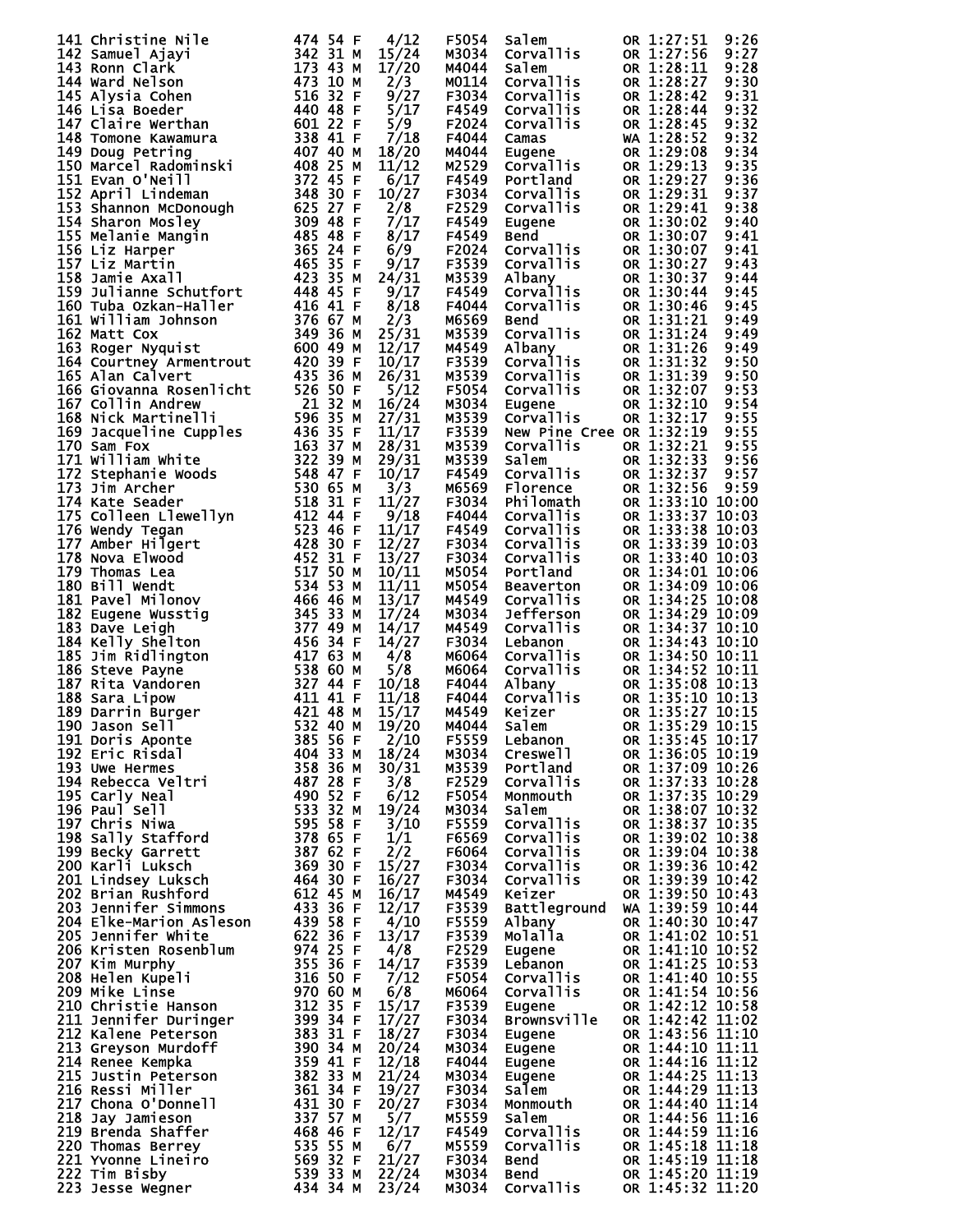|                                                                                                                                                                                                                                               |                          | 13/17<br>8/12<br>7/8          |                         | F4549 Sheridan OR 1:45:37 11:20<br>F6064 Eugene OR 1:45:42 11:21<br>F6064 Corvallis OR 1:45:42 11:21<br>F6064 Corvallis OR 1:45:42 11:22<br>F6064 Corvallis OR 1:46:31 11:26<br>F6064 Corvallis OR 1:46:31 11:22<br>F70224 Corvallis OR 1:     |                               |                    |
|-----------------------------------------------------------------------------------------------------------------------------------------------------------------------------------------------------------------------------------------------|--------------------------|-------------------------------|-------------------------|------------------------------------------------------------------------------------------------------------------------------------------------------------------------------------------------------------------------------------------------|-------------------------------|--------------------|
|                                                                                                                                                                                                                                               |                          | 7/9<br>31/31                  |                         |                                                                                                                                                                                                                                                |                               |                    |
|                                                                                                                                                                                                                                               |                          | $\frac{5/10}{14/17}$<br>20/20 |                         |                                                                                                                                                                                                                                                |                               |                    |
|                                                                                                                                                                                                                                               |                          | 12/12<br>24/24                |                         |                                                                                                                                                                                                                                                |                               |                    |
|                                                                                                                                                                                                                                               |                          | 13/18<br>22/27                |                         |                                                                                                                                                                                                                                                |                               |                    |
|                                                                                                                                                                                                                                               |                          | 14/18<br>6/10<br>16/17        |                         |                                                                                                                                                                                                                                                |                               |                    |
|                                                                                                                                                                                                                                               |                          | 8/9<br>3/3                    |                         |                                                                                                                                                                                                                                                |                               |                    |
|                                                                                                                                                                                                                                               |                          | 5/8<br>6/8<br>23/27           |                         |                                                                                                                                                                                                                                                |                               |                    |
|                                                                                                                                                                                                                                               |                          | $\frac{9/12}{15/17}$          |                         |                                                                                                                                                                                                                                                |                               |                    |
|                                                                                                                                                                                                                                               |                          | 15/18<br>8/8<br>7/10          |                         |                                                                                                                                                                                                                                                |                               |                    |
|                                                                                                                                                                                                                                               |                          | 7/7<br>24/27                  |                         |                                                                                                                                                                                                                                                |                               |                    |
|                                                                                                                                                                                                                                               |                          | 10/12<br>8/10                 |                         |                                                                                                                                                                                                                                                |                               |                    |
|                                                                                                                                                                                                                                               |                          | 1/1<br>16/18<br>17/17         |                         | M7074 Charleston OR 1:59:28 12:50<br>F4044 Corvallis OR 2:01:17 13:01<br>M4549 Corvallis OR 2:01:17 13:01                                                                                                                                      |                               |                    |
|                                                                                                                                                                                                                                               |                          | 11/12<br>25/27                | F5054<br>F3034          |                                                                                                                                                                                                                                                | Battleground WA 2:02:15 13:07 |                    |
|                                                                                                                                                                                                                                               |                          | 17/18<br>7/8<br>8/8           | F4044<br>F2529<br>F2529 | Eugene OR 2:02:50 13:11<br>Lebanon OR 2:05:24 13:28<br>Aloha OR 2:06:33 13:35<br>Corvallis OR 2:06:34 13:35<br>Corvallis OR 2:06:34 13:35<br>Corvallis OR 2:06:35 13:38                                                                        |                               |                    |
|                                                                                                                                                                                                                                               |                          | 9/9<br>26/27                  | F2024<br>F3034          |                                                                                                                                                                                                                                                | McMinneville OR 2:07:03 13:38 |                    |
|                                                                                                                                                                                                                                               |                          | 16/17<br>9/10                 | F4549<br>F5559          |                                                                                                                                                                                                                                                |                               |                    |
|                                                                                                                                                                                                                                               |                          | 27/27<br>1/1<br>18/18         | F3034<br>F7074<br>F4044 |                                                                                                                                                                                                                                                |                               |                    |
|                                                                                                                                                                                                                                               |                          | 17/17<br>12/12                | F4549<br>F5054          |                                                                                                                                                                                                                                                |                               |                    |
| 225 Sherry McConnell<br>224 Sherry McConnell<br>225 Rebecca Eastwood<br>2278 Doe wright Ferwillige<br>2278 Doe wright Ferwillige<br>228 Doe wright Ferwillige<br>239 Nathy Gibbs<br>233 Dos Wright 5 385 59 48 F M<br>233 Dos Wright 5 386 48 |                          | 17/17<br>10/10<br>1/1         | F3539<br>F5559<br>F7579 | MCM1nnev111e OR 2:07:03 13:38<br>Philomath OR 2:10:22 14:00<br>Eugene OR 2:15:25 14:19<br>Albany OR 2:16:02 14:36<br>Corvallis OR 2:27:28 15:50<br>Eugene OR 2:27:28 15:50<br>Eugene OR 2:28:24 15:56<br>Corvallis OR 2:29:13 16:01<br>Lebanon |                               |                    |
|                                                                                                                                                                                                                                               |                          |                               |                         | 15K Results By Age Group                                                                                                                                                                                                                       |                               |                    |
| <b>MALE AGE GROUP: 01 TO 14</b><br>1 Maclean Panshin<br>2 Ward Nelson                                                                                                                                                                         | 13 1:17:10<br>10 1:28:27 | 8:17<br>9:30                  |                         | 3 Avenue Meyers 12 1:53:13 12:09                                                                                                                                                                                                               |                               |                    |
| <b>MALE AGE GROUP: 15 TO 19</b><br>1 Brandon Scott                                                                                                                                                                                            | 18 1:10:25               | 7:34                          |                         | 2 Austin Gorham                                                                                                                                                                                                                                |                               | 18 1:27:17<br>9:22 |

| 1 Maclean Panshin          | 13 1:17:10       | 8:17 | 3 Avenue Meyers          | 12 1:53:13 12:09       |
|----------------------------|------------------|------|--------------------------|------------------------|
| 2 Ward Nelson              | 10 1:28:27       | 9:30 |                          |                        |
| MALE AGE GROUP: 15 TO 19   |                  |      |                          |                        |
| 1 Brandon Scott            | 18 1:10:25 7:34  |      | 2 Austin Gorham          | 18 1:27:17 9:22        |
| FEMALE AGE GROUP: 15 TO 19 |                  |      |                          |                        |
| 1 Nikki Grenier            | 18 1:19:48 8:34  |      |                          |                        |
| MALE AGE GROUP: 20 TO 24   |                  |      |                          |                        |
| 1 Blair Bronson            | 22 1:01:36       | 6:37 | 6 Andrew Jensen          | 20 1:11:33<br>7:41     |
| 2 Sam Wotipka              | 21 1:05:52       | 7:04 | Brian Toncray            | $22 \t1:12:34$<br>7:48 |
| 3 David Hewlett            | 23 1:07:18       | 7:14 | 8 Drew McDermott         | 24 1:15:59<br>8:10     |
| 4 Brookman Holmes          | 23 1:07:48       | 7:17 | 9 Thomas Merlin          | 21 1:16:18<br>8:12     |
| 5 Bryan Hakanson           | 24 1:07:53       | 7:17 |                          |                        |
| FEMALE AGE GROUP: 20 TO 24 |                  |      |                          |                        |
| 1 Samantha Longacre        | 21 1:07:00       | 7:12 | 6 Liz Harper             | 24 1:30:07 9:41        |
| 2 Sara McCune              | 22 1:07:45       | 7:17 | 7 Erin Leigh Terwilliger | 24 1:46:31 11:26       |
| 3 Molly MacGraw            | 20 1:17:51       | 8:22 | 8 Leah Leighter          | 22 1:49:59 11:48       |
| 4 Vivian Tang              | 24 1:26:10       | 9:15 | 9 Aileen Schrock         | 24 2:06:35 13:35       |
| 5 Claire Werthan           | 22 1:28:45       | 9:32 |                          |                        |
| MALE AGE GROUP: 25 TO 29   |                  |      |                          |                        |
| 1 Tim Harder               | 25<br>59:12      | 6:21 | 7 Rene Villagrama        | 28 1:17:20<br>8:18     |
| 2 Nick Auyeung             | 26 1:00:10       | 6:28 | 8 Kalin Lee              | 28 1:20:18<br>8:37     |
| 3 Chris Depner             | 27 1:07:36       | 7:16 | 9 Mark Kacmarcik         | 28 1:25:02<br>9:08     |
| 4 Tyler Childers           | 29 1:09:02       | 7:25 | 10 Michael Langeliers    | 29 1:26:54<br>9:20     |
| 5 Michael Eller            | 27 1:10:20       | 7:33 | 11 Marcel Radominski     | 25 1:29:13<br>9:35     |
| 6 Manuel Crisostorno       | 26 1:16:06       | 8:10 |                          | 29 1:48:17 11:38       |
|                            |                  |      | 12 Justin Smith          |                        |
| FEMALE AGE GROUP: 25 TO 29 |                  |      |                          |                        |
| 1 Kim Fresenburg           | 27 1:22:27       | 8:51 | 5 Jennifer Rosenberger   | 29 1:53:18 12:10       |
| 2 Shannon McDonough        | 27 1:29:41       | 9:38 | 6 Debbie Gale            | 29 1:53:19 12:10       |
| 3 Rebecca Veltri           | 28 1:37:33 10:28 |      | 7 Cara Miller            | 26 2:06:33 13:35       |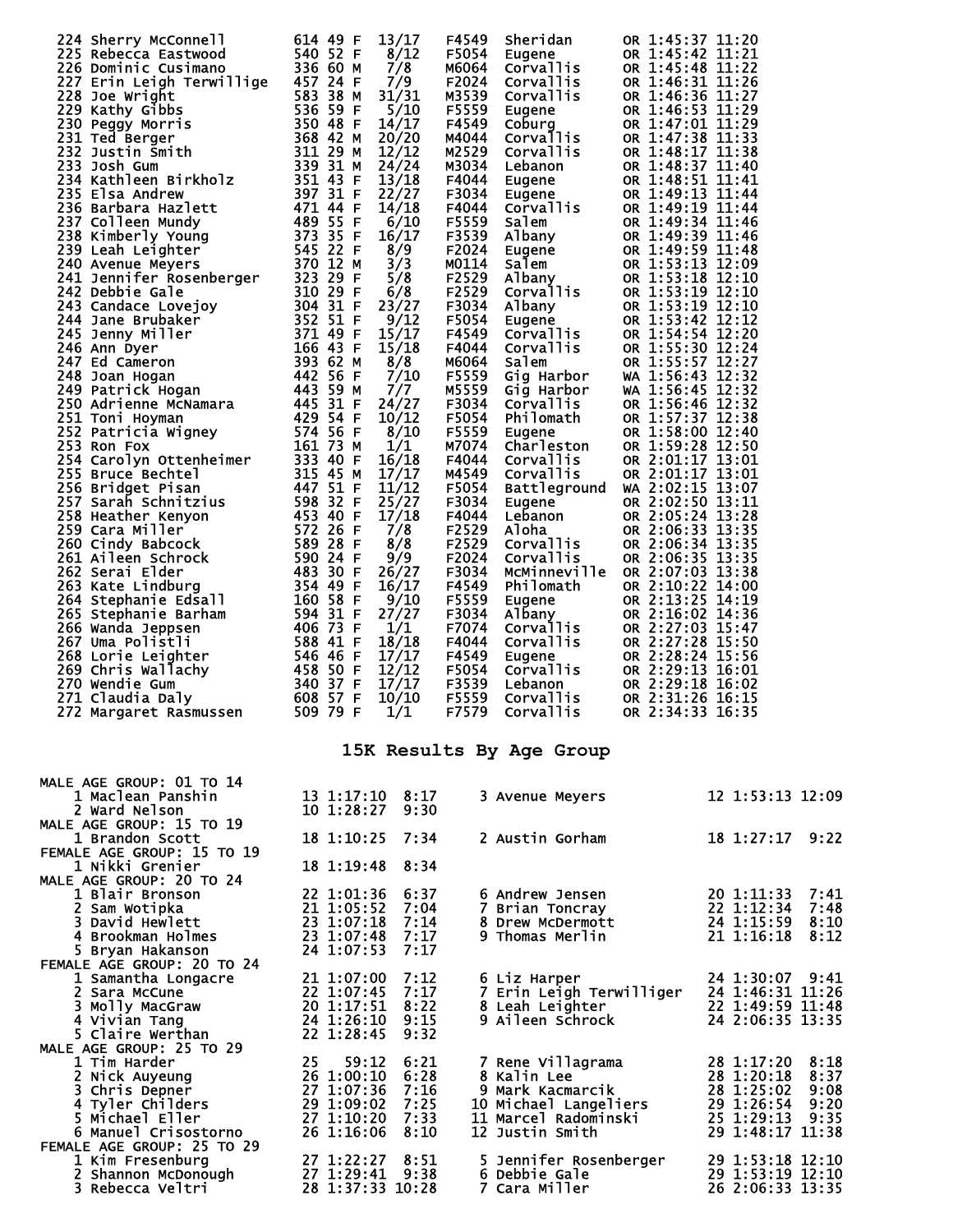| 4 Kristen Rosenblum<br>4 Kristen Rosenblum<br>MALE Ace GROUP: 30 TO 34<br>2 Nick Martin<br>2 Nick Martin<br>2 Nick Martin<br>2 Nick Martin<br>2 Nick Martin<br>2 Nick Martin<br>4 Nikio Miyozoe<br>4 Mikio Miyozoe<br>4 Mikio Miyozoe<br>4 Mikio Miyozoe<br>6 Mike Rosling<br>4 | 25 1:41:10 10:52                                                                                                                                                                                            | 8 Cindy Babcock                                                                                                                                                                                                                                          | 28 2:06:34 13:35   |
|---------------------------------------------------------------------------------------------------------------------------------------------------------------------------------------------------------------------------------------------------------------------------------|-------------------------------------------------------------------------------------------------------------------------------------------------------------------------------------------------------------|----------------------------------------------------------------------------------------------------------------------------------------------------------------------------------------------------------------------------------------------------------|--------------------|
| MALE AGE GROUP: 30 TO 34                                                                                                                                                                                                                                                        |                                                                                                                                                                                                             |                                                                                                                                                                                                                                                          |                    |
|                                                                                                                                                                                                                                                                                 |                                                                                                                                                                                                             |                                                                                                                                                                                                                                                          |                    |
|                                                                                                                                                                                                                                                                                 |                                                                                                                                                                                                             |                                                                                                                                                                                                                                                          |                    |
|                                                                                                                                                                                                                                                                                 |                                                                                                                                                                                                             |                                                                                                                                                                                                                                                          |                    |
|                                                                                                                                                                                                                                                                                 |                                                                                                                                                                                                             | 13 Jason Johnston<br>14 Anthony Veltri<br>15 Samuel Ajayi<br>15 Samuel Ajayi<br>16 Collin Andrew<br>16 Collin Andrew<br>17 Eugene Wusstig<br>18 Eric Risdal<br>19 Paul Sell<br>19 Paul Sell<br>20 Greyson Murdoff<br>21 Justin Peterson<br>22 Tim Bisb   |                    |
|                                                                                                                                                                                                                                                                                 |                                                                                                                                                                                                             |                                                                                                                                                                                                                                                          |                    |
|                                                                                                                                                                                                                                                                                 |                                                                                                                                                                                                             |                                                                                                                                                                                                                                                          |                    |
|                                                                                                                                                                                                                                                                                 |                                                                                                                                                                                                             |                                                                                                                                                                                                                                                          |                    |
|                                                                                                                                                                                                                                                                                 |                                                                                                                                                                                                             |                                                                                                                                                                                                                                                          |                    |
|                                                                                                                                                                                                                                                                                 |                                                                                                                                                                                                             |                                                                                                                                                                                                                                                          |                    |
|                                                                                                                                                                                                                                                                                 |                                                                                                                                                                                                             |                                                                                                                                                                                                                                                          |                    |
|                                                                                                                                                                                                                                                                                 |                                                                                                                                                                                                             | 15 Karli Luksch<br>16 Lindsey Luksch<br>16 Lindsey Luksch<br>17 Jennifer Duringer<br>18 Kalene Peterson<br>19 Ressi Miller<br>19 Ressi Miller<br>20 Chona 0'Donnell<br>31 1:44:29 11:13<br>20 Chona 0'Donnell<br>30 1:44:40 11:13<br>21 Yvonne Linei     |                    |
|                                                                                                                                                                                                                                                                                 |                                                                                                                                                                                                             |                                                                                                                                                                                                                                                          |                    |
|                                                                                                                                                                                                                                                                                 |                                                                                                                                                                                                             |                                                                                                                                                                                                                                                          |                    |
|                                                                                                                                                                                                                                                                                 |                                                                                                                                                                                                             |                                                                                                                                                                                                                                                          |                    |
|                                                                                                                                                                                                                                                                                 |                                                                                                                                                                                                             |                                                                                                                                                                                                                                                          |                    |
|                                                                                                                                                                                                                                                                                 |                                                                                                                                                                                                             |                                                                                                                                                                                                                                                          |                    |
|                                                                                                                                                                                                                                                                                 |                                                                                                                                                                                                             |                                                                                                                                                                                                                                                          |                    |
|                                                                                                                                                                                                                                                                                 |                                                                                                                                                                                                             |                                                                                                                                                                                                                                                          |                    |
|                                                                                                                                                                                                                                                                                 |                                                                                                                                                                                                             |                                                                                                                                                                                                                                                          |                    |
|                                                                                                                                                                                                                                                                                 |                                                                                                                                                                                                             |                                                                                                                                                                                                                                                          |                    |
|                                                                                                                                                                                                                                                                                 |                                                                                                                                                                                                             |                                                                                                                                                                                                                                                          |                    |
|                                                                                                                                                                                                                                                                                 |                                                                                                                                                                                                             |                                                                                                                                                                                                                                                          |                    |
|                                                                                                                                                                                                                                                                                 |                                                                                                                                                                                                             |                                                                                                                                                                                                                                                          |                    |
|                                                                                                                                                                                                                                                                                 |                                                                                                                                                                                                             |                                                                                                                                                                                                                                                          |                    |
|                                                                                                                                                                                                                                                                                 |                                                                                                                                                                                                             |                                                                                                                                                                                                                                                          |                    |
|                                                                                                                                                                                                                                                                                 |                                                                                                                                                                                                             |                                                                                                                                                                                                                                                          |                    |
|                                                                                                                                                                                                                                                                                 |                                                                                                                                                                                                             |                                                                                                                                                                                                                                                          |                    |
|                                                                                                                                                                                                                                                                                 |                                                                                                                                                                                                             |                                                                                                                                                                                                                                                          |                    |
|                                                                                                                                                                                                                                                                                 |                                                                                                                                                                                                             |                                                                                                                                                                                                                                                          |                    |
|                                                                                                                                                                                                                                                                                 |                                                                                                                                                                                                             |                                                                                                                                                                                                                                                          |                    |
|                                                                                                                                                                                                                                                                                 |                                                                                                                                                                                                             |                                                                                                                                                                                                                                                          |                    |
|                                                                                                                                                                                                                                                                                 |                                                                                                                                                                                                             |                                                                                                                                                                                                                                                          |                    |
|                                                                                                                                                                                                                                                                                 |                                                                                                                                                                                                             |                                                                                                                                                                                                                                                          |                    |
|                                                                                                                                                                                                                                                                                 |                                                                                                                                                                                                             | 17 Deron Carter<br>18 Tom Kay<br>19 David Thomason<br>20 Craig Malik<br>21 Geoff Kirsten<br>22 Dan Kehrein<br>23 David Malik<br>21 Geoff Kirsten<br>23 Dason Nixon<br>24 Jamie Axall<br>25 Matt Cox<br>26 Alan Calvert<br>26 Alan Calvert<br>27 Nick Mar |                    |
|                                                                                                                                                                                                                                                                                 |                                                                                                                                                                                                             |                                                                                                                                                                                                                                                          |                    |
|                                                                                                                                                                                                                                                                                 |                                                                                                                                                                                                             |                                                                                                                                                                                                                                                          |                    |
|                                                                                                                                                                                                                                                                                 |                                                                                                                                                                                                             |                                                                                                                                                                                                                                                          |                    |
|                                                                                                                                                                                                                                                                                 |                                                                                                                                                                                                             |                                                                                                                                                                                                                                                          |                    |
|                                                                                                                                                                                                                                                                                 |                                                                                                                                                                                                             | 10 Courtney Armentrout<br>11 Jacqueline Cupples<br>12 Jennifer Simmons<br>13 Jennifer Simmons<br>13 Jennifer White<br>13 Jennifer White<br>14 Kim Murphy<br>14 Kim Murphy<br>15 Christie Hanson<br>16 Kimberly Young<br>16 Super 1:42:12 10:58<br>16     |                    |
|                                                                                                                                                                                                                                                                                 |                                                                                                                                                                                                             |                                                                                                                                                                                                                                                          |                    |
|                                                                                                                                                                                                                                                                                 |                                                                                                                                                                                                             |                                                                                                                                                                                                                                                          |                    |
| 3 Meredith Plummer<br>3 Meredith Plummer<br>39 1:17:34 8:20<br>4 Kelly Albers<br>5 Silvia Reyes<br>5 Silvia Reyes<br>6 Keri Sullivan<br>7 Michelle Gall<br>8 Hannah Shallice<br>8 Hannah Shallice<br>8 Hannah Shallice<br>8 Hannah Shallice<br>8 Hanna                          |                                                                                                                                                                                                             |                                                                                                                                                                                                                                                          |                    |
|                                                                                                                                                                                                                                                                                 |                                                                                                                                                                                                             |                                                                                                                                                                                                                                                          |                    |
|                                                                                                                                                                                                                                                                                 |                                                                                                                                                                                                             |                                                                                                                                                                                                                                                          |                    |
|                                                                                                                                                                                                                                                                                 |                                                                                                                                                                                                             |                                                                                                                                                                                                                                                          |                    |
| 9 Liz Martin                                                                                                                                                                                                                                                                    | 35 1:30:27<br>9:43                                                                                                                                                                                          |                                                                                                                                                                                                                                                          |                    |
| MALE AGE GROUP: 40 TO 44                                                                                                                                                                                                                                                        |                                                                                                                                                                                                             |                                                                                                                                                                                                                                                          |                    |
| 1 Jeff Nielsen<br>2 Cary Stephens                                                                                                                                                                                                                                               | 40 1:03:45<br>6:51<br>40 1:03:45<br>41 1:10:01 7:31<br>41 1:10:01 7:33<br>40 1:10:38 7:35<br>40 1:12:16 7:46<br>40 1:12:54 7:50<br>41 1:14:49 8:02<br>41 1:19:33 8:32<br>42 1:20:41 8:40<br>43 1:20:41 8:40 | 11 Eric Abbruzzese<br>12 Jason Saunders<br>13 Brian Wood<br>14 Paul Irwin<br>15 Mike Englemann<br>16 Kevin Hamilton<br>17 Ronn Clark<br>18 Doug Petring<br>19 Jason Sell<br>19 Jason Sell<br>20 Ted Berger<br>14 1:26:25 9:17<br>16 Nevin Hamilton<br>40 |                    |
| 3 Todd Temple                                                                                                                                                                                                                                                                   |                                                                                                                                                                                                             |                                                                                                                                                                                                                                                          |                    |
| 4 Julio Alvarado                                                                                                                                                                                                                                                                |                                                                                                                                                                                                             |                                                                                                                                                                                                                                                          |                    |
| 5 Jason Hawthorne                                                                                                                                                                                                                                                               |                                                                                                                                                                                                             |                                                                                                                                                                                                                                                          |                    |
| 6 Todd Reeve                                                                                                                                                                                                                                                                    |                                                                                                                                                                                                             |                                                                                                                                                                                                                                                          |                    |
| 7 David Zahler                                                                                                                                                                                                                                                                  |                                                                                                                                                                                                             |                                                                                                                                                                                                                                                          |                    |
| 8 Willy Franklin<br>9 Jeff Kanyuch                                                                                                                                                                                                                                              |                                                                                                                                                                                                             |                                                                                                                                                                                                                                                          |                    |
| 10 Brian Kier                                                                                                                                                                                                                                                                   |                                                                                                                                                                                                             |                                                                                                                                                                                                                                                          |                    |
| FEMALE AGE GROUP: 40 TO 44                                                                                                                                                                                                                                                      |                                                                                                                                                                                                             |                                                                                                                                                                                                                                                          |                    |
| 1 Clare Taylor                                                                                                                                                                                                                                                                  | 40 1:04:28<br>6:55                                                                                                                                                                                          |                                                                                                                                                                                                                                                          |                    |
| 2 Terri Hurley                                                                                                                                                                                                                                                                  | 40 1:17:49 8:21                                                                                                                                                                                             |                                                                                                                                                                                                                                                          |                    |
|                                                                                                                                                                                                                                                                                 |                                                                                                                                                                                                             |                                                                                                                                                                                                                                                          |                    |
|                                                                                                                                                                                                                                                                                 |                                                                                                                                                                                                             |                                                                                                                                                                                                                                                          |                    |
|                                                                                                                                                                                                                                                                                 |                                                                                                                                                                                                             |                                                                                                                                                                                                                                                          |                    |
| 2 Niki Larson<br>44 1:20:34 8:39<br>4 Pia Snowbeck<br>5 Colleen Moyer<br>6 Suzanne Middleton<br>7 Tomone Kawamura<br>8 Tuba Ozkan-Haller<br>8 Tuba Ozkan-Haller<br>41 1:28:52 9:32<br>8 Tuba Ozkan-Haller<br>41 1:30:46 9:45<br>9:45<br>9:01een Llewel                          |                                                                                                                                                                                                             | 10 Rita Vandoren<br>11 Sara Lipow<br>12 Renee Kempka<br>12 Renee Kempka<br>41 1:35:10 10:13<br>12 Renee Kempka<br>41 1:44:16 11:12<br>13 Kathleen Birkholz<br>43 1:48:51 11:41<br>14 Barbara Hazlett<br>44 1:49:19 11:44<br>15 Ann Dyer<br>43 1:55:30    |                    |
|                                                                                                                                                                                                                                                                                 |                                                                                                                                                                                                             |                                                                                                                                                                                                                                                          |                    |
|                                                                                                                                                                                                                                                                                 |                                                                                                                                                                                                             |                                                                                                                                                                                                                                                          |                    |
| MALE AGE GROUP: 45 TO 49                                                                                                                                                                                                                                                        |                                                                                                                                                                                                             |                                                                                                                                                                                                                                                          | 46 1:24:11<br>9:02 |
|                                                                                                                                                                                                                                                                                 |                                                                                                                                                                                                             |                                                                                                                                                                                                                                                          |                    |
|                                                                                                                                                                                                                                                                                 |                                                                                                                                                                                                             |                                                                                                                                                                                                                                                          |                    |
|                                                                                                                                                                                                                                                                                 |                                                                                                                                                                                                             | 10 Jeff Kollath<br>11 Ron Hall                                                                                                                                                                                                                           | 49 1:25:29 9:11    |
|                                                                                                                                                                                                                                                                                 | 1 Guy Boulanger<br>2 Carl Niedner<br>3 Michael Smith<br>46 1:15:53 8:09<br>48 1:17:47 8:21<br>5 James Oliphant<br>47 1:18:33 8:26                                                                           | 11 Kon Hall<br>12 Roger Nyquist<br>13 Pavel Milonov<br>14 Dave Leigh<br>14 Dave Leigh<br>14 Dave Leigh<br>14 29 1:34:37 10:10                                                                                                                            |                    |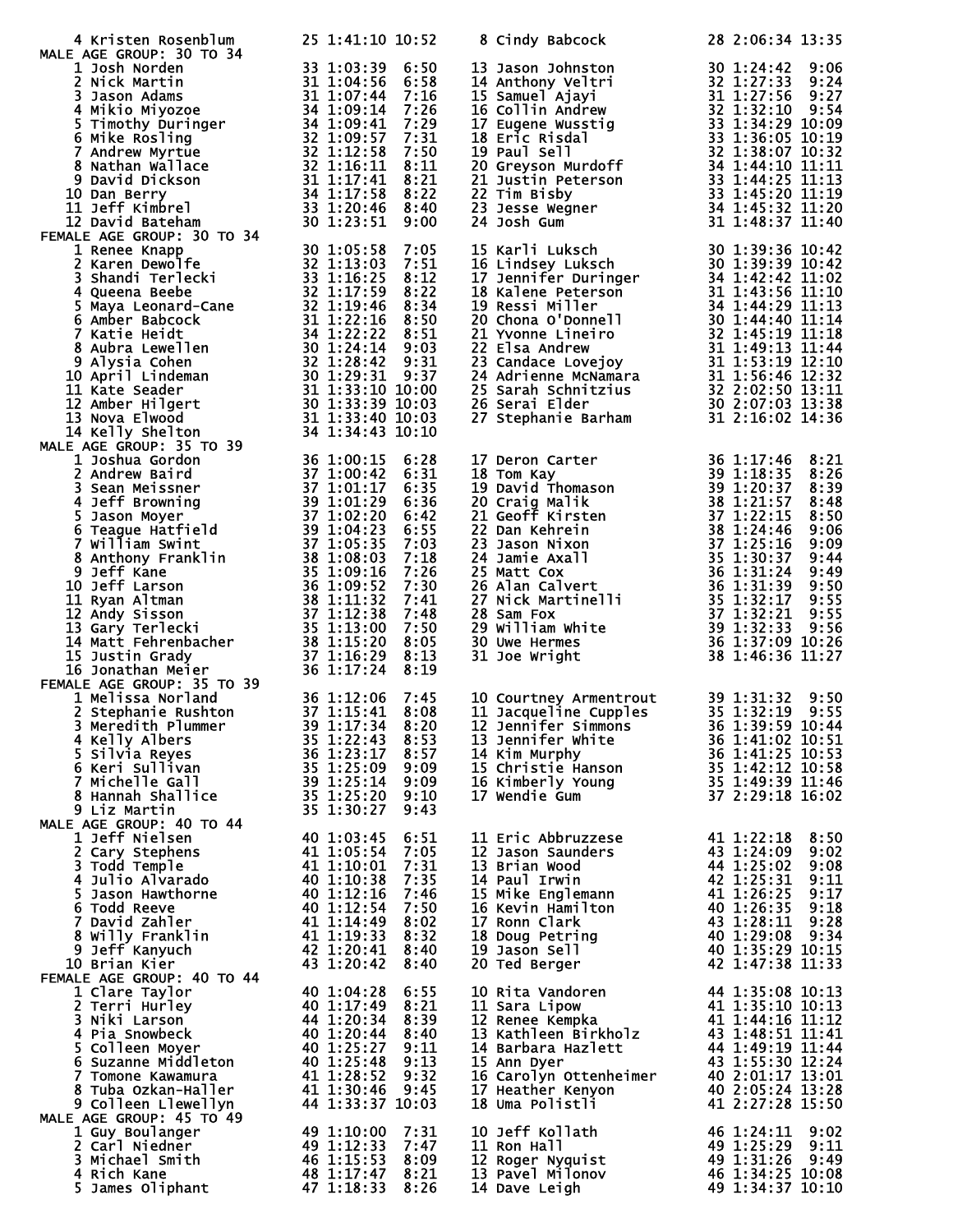| 19 1.2013<br>7 Rod Beckner<br>8 Regan McMorris<br>2 47 1:21:15<br>2 48 1:21:22                                                                                                                                                                           |                          | 8:40<br>8:42<br>8:44 | 1. January 10 Burger<br>16 Brian Rushford<br>17 Bruce Bechtel<br>17 Bruce Bechtel<br>17 Bruce Bechtel<br>19 2:01:17 13:01                                                                                                                              |                  |
|----------------------------------------------------------------------------------------------------------------------------------------------------------------------------------------------------------------------------------------------------------|--------------------------|----------------------|--------------------------------------------------------------------------------------------------------------------------------------------------------------------------------------------------------------------------------------------------------|------------------|
|                                                                                                                                                                                                                                                          |                          | 8:44                 |                                                                                                                                                                                                                                                        |                  |
| 1 Kristen Ball<br>2 Sharon Rogers<br>3 Gayle Vanderford<br>4 Karisa Thede<br>4 Karisa Thede<br>5 Lisa Boeder<br>5 Lisa Boeder<br>7 Sharon Mosley<br>8 Melanie Mangin<br>8 Melanie Mangin<br>8 Melanie Mangin<br>48 1:29:27 9:10<br>5 Sharon Mosley<br>48 |                          |                      | 10 Stephanie Woods<br>11 Wendy Tegan<br>12 Brenda Shaffer<br>12 Brenda Shaffer<br>13 Sherry McConnell<br>13 Sherry McConnell<br>14 Peggy Morris<br>15 Jenny Miller<br>15 Jenny Miller<br>16 Kate Lindburg<br>16 Kate Lindburg<br>17 Lorie Leighter<br> |                  |
|                                                                                                                                                                                                                                                          |                          |                      |                                                                                                                                                                                                                                                        |                  |
|                                                                                                                                                                                                                                                          |                          |                      |                                                                                                                                                                                                                                                        |                  |
|                                                                                                                                                                                                                                                          |                          |                      |                                                                                                                                                                                                                                                        |                  |
|                                                                                                                                                                                                                                                          |                          |                      |                                                                                                                                                                                                                                                        |                  |
| 9 Julianne Schurfort 45 1:30:44 9:45<br>16 GRG (ROUP: 50 TO 54<br>16 Frank Schnekenburger 50 1:09:54 7:30<br>2 Michael Hare<br>3 John Klock 50 1:12:25 7:46<br>4 Todd Bosworth 53 1:15:34 8:07<br>5 Bruce Thede<br>6 Mark Bidwell<br>5 Mark Bi           |                          |                      |                                                                                                                                                                                                                                                        |                  |
|                                                                                                                                                                                                                                                          |                          |                      | 7 John Kluge<br>8 Alan Wells<br>9 Forrest Reid<br>9 Thomas Lea<br>10 Thomas Lea<br>11 Bill Wendt<br>50 1:25:30<br>51 1:26:41<br>51 1:34:01<br>50 1:34:01<br>50 1:34:01<br>50 1:34:09<br>50 1:34:00<br>50 1:34:00                                       |                  |
|                                                                                                                                                                                                                                                          |                          |                      |                                                                                                                                                                                                                                                        |                  |
|                                                                                                                                                                                                                                                          |                          |                      |                                                                                                                                                                                                                                                        |                  |
|                                                                                                                                                                                                                                                          |                          |                      |                                                                                                                                                                                                                                                        |                  |
|                                                                                                                                                                                                                                                          |                          |                      |                                                                                                                                                                                                                                                        |                  |
|                                                                                                                                                                                                                                                          |                          |                      |                                                                                                                                                                                                                                                        |                  |
|                                                                                                                                                                                                                                                          |                          |                      | 7 Helen Kupeli<br>8 Rebecca Eastwood<br>9 Jane Brubaker<br>9 Jane Brubaker<br>10 Toni Hoyman<br>11 Bridget Pisan<br>12 Chris Wallachy<br>12 Chris Wallachy<br>12 Chris Wallachy<br>13 2:02:15 13:07<br>13 2:02:15 13:07<br>14 2:02:15 13:07<br>16:01   |                  |
|                                                                                                                                                                                                                                                          |                          |                      |                                                                                                                                                                                                                                                        |                  |
|                                                                                                                                                                                                                                                          |                          |                      |                                                                                                                                                                                                                                                        |                  |
|                                                                                                                                                                                                                                                          |                          |                      |                                                                                                                                                                                                                                                        |                  |
|                                                                                                                                                                                                                                                          |                          |                      |                                                                                                                                                                                                                                                        |                  |
|                                                                                                                                                                                                                                                          |                          |                      |                                                                                                                                                                                                                                                        |                  |
|                                                                                                                                                                                                                                                          |                          |                      | 5 Jay Jamieson<br>6 Thomas Berrey<br>7 Patrick Hogan<br>7 S9 1:56:45 12:32                                                                                                                                                                             |                  |
|                                                                                                                                                                                                                                                          |                          |                      |                                                                                                                                                                                                                                                        |                  |
|                                                                                                                                                                                                                                                          |                          |                      |                                                                                                                                                                                                                                                        |                  |
|                                                                                                                                                                                                                                                          |                          |                      |                                                                                                                                                                                                                                                        |                  |
|                                                                                                                                                                                                                                                          |                          |                      | 6 Colleen Mundy<br>7 Joan Hogan<br>8 Patricia Wigney<br>9 Stephanie Edsall<br>10 Claudia Daly<br>10 Claudia Daly<br>57 2:31:26 16:15                                                                                                                   |                  |
|                                                                                                                                                                                                                                                          |                          |                      |                                                                                                                                                                                                                                                        |                  |
|                                                                                                                                                                                                                                                          |                          |                      |                                                                                                                                                                                                                                                        |                  |
|                                                                                                                                                                                                                                                          |                          |                      | 10 Claudia Daly                                                                                                                                                                                                                                        |                  |
|                                                                                                                                                                                                                                                          |                          |                      |                                                                                                                                                                                                                                                        |                  |
|                                                                                                                                                                                                                                                          |                          |                      | 5 Steve Payne<br>60 1:34:52 10:11<br>6 Mike Linse<br>7 Dominic Cusimano<br>8 Ed Cameron<br>8 Ed Cameron<br>62 1:55:57 12:27                                                                                                                            |                  |
|                                                                                                                                                                                                                                                          |                          |                      |                                                                                                                                                                                                                                                        |                  |
|                                                                                                                                                                                                                                                          |                          |                      |                                                                                                                                                                                                                                                        |                  |
| FEMALE AGE GROUP: 60 TO 64                                                                                                                                                                                                                               |                          |                      |                                                                                                                                                                                                                                                        |                  |
| 1 Jeanette Groesz                                                                                                                                                                                                                                        | 61 1:21:41               | 8:46                 | 2 Becky Garrett                                                                                                                                                                                                                                        | 62 1:39:04 10:38 |
| MALE AGE GROUP: 65 TO 69                                                                                                                                                                                                                                 |                          |                      |                                                                                                                                                                                                                                                        |                  |
| 1 Larry Dunlap                                                                                                                                                                                                                                           | 68 1:19:58<br>67 1:31:21 | 8:35                 | 3 Jim Archer                                                                                                                                                                                                                                           | 65 1:32:56 9:59  |
| 2 William Johnson                                                                                                                                                                                                                                        | 67 1:31:21               | 9:49                 |                                                                                                                                                                                                                                                        |                  |
| FEMALE AGE GROUP: 65 TO 69<br>1 Sally Stafford                                                                                                                                                                                                           | 65 1:39:02 10:38         |                      |                                                                                                                                                                                                                                                        |                  |
| MALE AGE GROUP: 70 TO 74                                                                                                                                                                                                                                 |                          |                      |                                                                                                                                                                                                                                                        |                  |
| 1 Ron Fox                                                                                                                                                                                                                                                | 73 1:59:28 12:50         |                      |                                                                                                                                                                                                                                                        |                  |
| FEMALE AGE GROUP: 70 TO 74                                                                                                                                                                                                                               |                          |                      |                                                                                                                                                                                                                                                        |                  |
| 1 Wanda Jeppsen                                                                                                                                                                                                                                          | 73 2:27:03 15:47         |                      |                                                                                                                                                                                                                                                        |                  |
| FEMALE AGE GROUP: 75 TO 79                                                                                                                                                                                                                               |                          |                      |                                                                                                                                                                                                                                                        |                  |

## **5K Overall Results**

| Place Name |                      | NO.      |      |   | Ag S Div/Tot             | Div   | City             |           | St Time     | Pace |
|------------|----------------------|----------|------|---|--------------------------|-------|------------------|-----------|-------------|------|
|            | 1 Kendall Mathew     | 506 15 M |      |   | 1/1                      | M1519 | Vancouver        | WA        | 22:55       | 7:23 |
| 2.         | Jeff Blaine          | 29       | 34 M |   | 1/2                      | M3034 | Albany           | <b>OR</b> | 23:26       | 7:33 |
|            | 3 C J Ball           | 503      | 14 M |   | 1/6                      | M0114 | Roseburg         | <b>OR</b> | 23:31       | 7:35 |
|            | 4 Eric Adams         | 156      | 36 M |   | 1/1                      | M3539 | Albany           | <b>OR</b> | 23:42       | 7:38 |
|            | 5 Ted Helroigt       | 108      | 42 M |   | 1/4                      | M4044 | Eugene           | <b>OR</b> | 23:45       | 7:39 |
|            | 6 Stuart Mathew      | 437 47 M |      |   |                          | M4549 | Vancouver        | WA        | 25:37       | 8:15 |
|            | Stefan Ball          | 504 12 M |      |   | $\frac{1/4}{2/6}$<br>2/4 | M0114 | Roseburg         | <b>OR</b> | 25:53       | 8:20 |
|            | 8 Paul Benning       | 527      | 44   | M |                          | M4044 | Corvallis        | <b>OR</b> | 27:41       | 8:55 |
|            | 9 Russ Milstein      | 576 45 M |      |   | $\frac{2}{1/2}$          | M4549 | Corvallis        | <b>OR</b> | 27:46       | 8:57 |
|            | 10 Kevin Christensen | 493      | 20 M |   |                          | M2024 | Salem            | <b>OR</b> | 27:59       | 9:01 |
|            | 11 Aidan Richards    | 554 09 M |      |   | 3/6                      | M0114 | <b>Corvallis</b> | <b>OR</b> | 28:16       | 9:06 |
|            | 12 Aida Arik         | 966 24 F |      |   | 1/3                      | F2024 | <b>Corvallis</b> | <b>OR</b> | 28:23       | 9:08 |
| 13         | Marc Leroux          | 1000     | 44 M |   | 3/4                      | M4044 | Corvallis        | <b>OR</b> | 28:29       | 9:11 |
| 14         | Rudy Schalk          | 558      | 45 M |   | 3/4                      | M4549 | Corvallis        | <b>OR</b> | 28:39       | 9:14 |
|            | 15 Jason Dorfman     | 575      | 23 M |   | 2/2                      | M2024 | Corvallis        | <b>OR</b> | 28:50       | 9:17 |
| 16         | George Hoffman       | 497 57 M |      |   | 1/2                      | M5559 | Corvallis        | <b>OR</b> | 29:33       | 9:31 |
| 17         | Dan Roddy            | 508 56 M |      |   | 2/2                      | M5559 | Albany           | <b>OR</b> | 29:48       | 9:36 |
| 18         | Jonathan Hoy         | 550      | 47 M |   | 4/4                      | M4549 | Sweet Home       | <b>OR</b> | 30:07       | 9:42 |
| 19         | Marla McKee          | 75 56 F  |      |   | 1/3                      | F5559 | Albany           | <b>OR</b> | 30:29       | 9:49 |
|            | 20 Sara Christensen  | 492 22 F |      |   | 2/3                      | F2024 | Eugene           | <b>OR</b> | 31:05 10:01 |      |

1 Margaret Rasmussen 79 2:34:33 16:35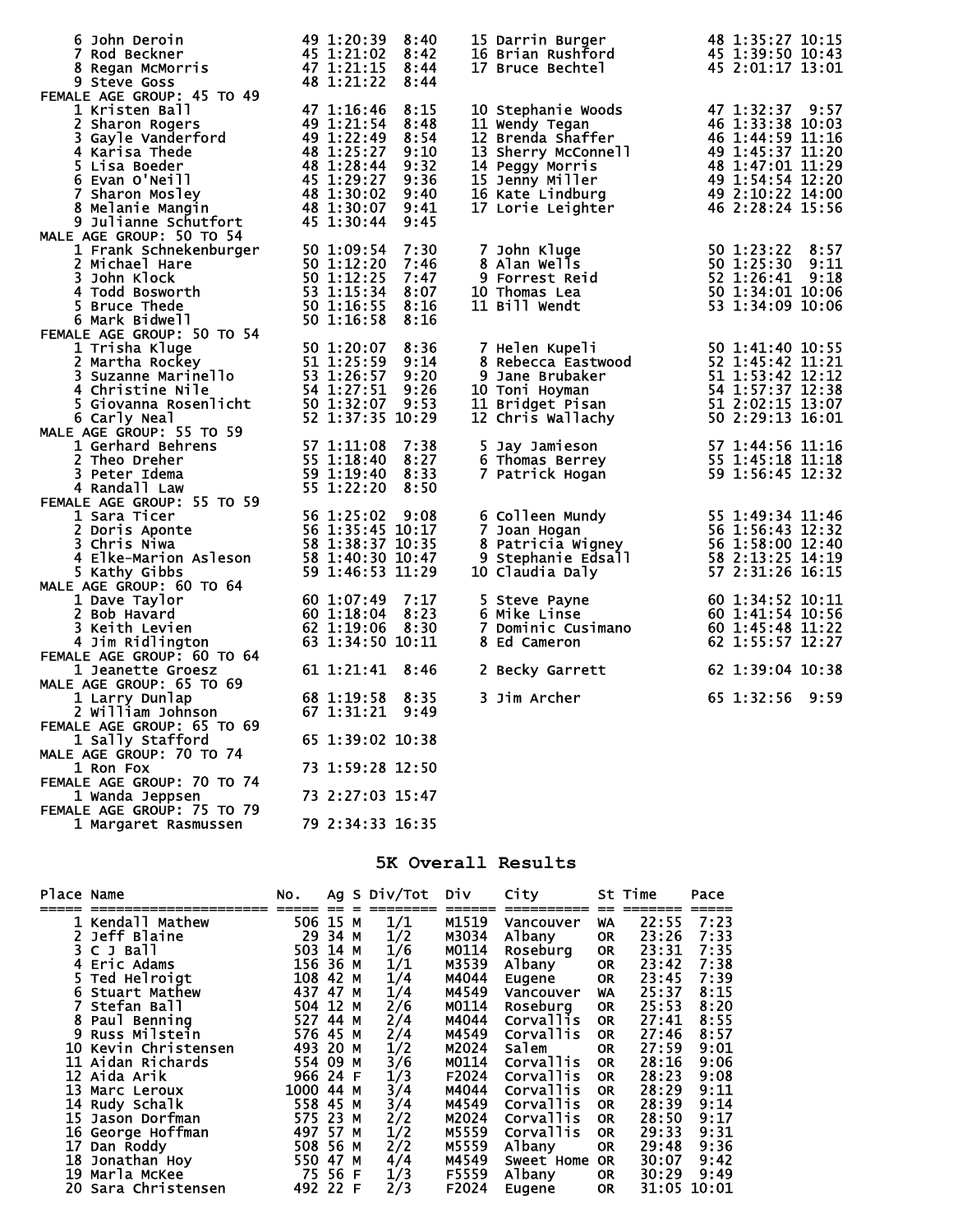| 21 Billie Moser         | 88<br>45 F      | 1/3                                             | F4549 | Springfiel       | <b>OR</b> | 31:12 10:03      |  |
|-------------------------|-----------------|-------------------------------------------------|-------|------------------|-----------|------------------|--|
| 22 Laurie MacGraw       | 562 53 F        | 1/2                                             | F5054 | Ashland          | <b>OR</b> | 31:17 10:04      |  |
| 23 Bethany Llewellyn    | 500 12 F        | 1/4                                             | F0114 | <b>Corvallis</b> | <b>OR</b> | 31:29 10:08      |  |
| 24 Ahsa Jensen          | 496 26 F        | $\frac{1}{4}$<br>$\frac{2}{4}$<br>$\frac{4}{6}$ | F2529 | <b>Eugene</b>    | <b>OR</b> | 31:41 10:12      |  |
| 25 Olivia Hakanson      | 610 29 F        |                                                 | F2529 | Corvallis        | <b>OR</b> | 31:42 10:13      |  |
| 26<br>Benjamin Bernosky | 566 08 M        |                                                 | M0114 | Corvallis        | <b>OR</b> | 32:48 10:34      |  |
| 27 Naomi Oak            | 561<br>37 F     | 1/4                                             | F3539 | Corvallis        | <b>OR</b> | 32:50 10:34      |  |
| 28<br>Julie Bryan       | 973<br>13<br>F  | 2/4                                             | F0114 | Corvallis        | <b>OR</b> | 33:12<br>10:41   |  |
| 29<br>Jacquie Strand    | 502<br>40<br>F  | 1/6                                             | F4044 | Salem            | <b>OR</b> | 34:03<br>10:58   |  |
| 30<br>Jesse Marley      | 12<br>606<br>M  | 5/6                                             | M0114 | Corvallis        | <b>OR</b> | 34:13<br>11:01   |  |
| 31 Brittany May         | 563<br>30<br>-F | 1/3                                             | F3034 | Albany           | <b>OR</b> | 34:17 11:02      |  |
| 32<br>Jennifer Parke    | 621<br>57 F     | 2/3                                             | F5559 | <b>Corvallis</b> | <b>OR</b> | 35:04 11:17      |  |
| 33<br>Kyle Sanders      | 150<br>30 M     | 2/2                                             | M3034 | Philomath        | <b>OR</b> | 35:09 11:19      |  |
| 34<br>Julianne Sanders  | 142<br>27 F     | 3/4                                             | F2529 | Philomath        | <b>OR</b> | 35:21 11:23      |  |
| 35 Lisa Warren          | 560 45 F        | 2/3                                             | F4549 | Corvallis        | <b>OR</b> | 35:23 11:24      |  |
| 36 Adrian Schalk        | 557<br>13 M     | 6/6                                             | M0114 | <b>Corvallis</b> | <b>OR</b> | 36:11 11:39      |  |
| 37 Yolanda Zuger        | 505<br>56 F     | 3/3                                             | F5559 | Dallas           | <b>OR</b> | 36:37 11:48      |  |
| 38 Heather Daly         | 609<br>14 F     | 3/4                                             | F0114 | Corvallis        | <b>OR</b> | 36:58 11:54      |  |
| 39 Laura Hoy            | 551 16 F        | 1/1                                             | F1519 | Sweet Home OR    |           | 37:34 12:06      |  |
| 40 Claire Richards      | 555 12 F        | 4/4                                             | F0114 | <b>Corvallis</b> | <b>OR</b> | 37:54 12:12      |  |
| 41 Sue Richards         | 556 42 F        | 2/6                                             | F4044 | Corvallis        | <b>OR</b> | 37:55 12:13      |  |
| 42 Becky Sell           | 32 F<br>564     | 2/3                                             | F3034 | Salem            | <b>OR</b> | 38:12 12:18      |  |
| 43 Donna Cooper         | 975<br>51 F     | 2/2                                             | F5054 | The Dalles OR    |           | 38:38 12:27      |  |
| 44 Becky Bernosky       | 565<br>42 F     | 3/6                                             | F4044 | Corvallis        | <b>OR</b> | 38:43 12:28      |  |
| 45 Beth Marszewski      | 491<br>38 F     | 2/4                                             | F3539 | <b>Corvallis</b> | <b>OR</b> | 41:32 13:22      |  |
| 46 Lori Barnes          | 481<br>37 F     | 3/4                                             | F3539 | Creswell         | <b>OR</b> | 42:02 13:32      |  |
| Mihail Iordanov<br>47   | 347<br>44<br>M  | 4/4                                             | M4044 | Portland         | <b>OR</b> | 42:10 13:35      |  |
| 48 Mary Amelia Cukrov   | 99<br>24<br>E   | 3/3                                             | F2024 | <b>Bend</b>      | <b>OR</b> | 43:39 14:03      |  |
| 49 Jen Beasley          | 356<br>37<br>F  | 4/4                                             | F3539 | Portland         | <b>OR</b> | 44:02 14:11      |  |
| 50 Kristin Casey        | 29 F<br>553     | 4/4                                             | F2529 | Lebanon          | <b>OR</b> | 44:34 14:21      |  |
| 51 Charlee Tunstill     | 567 43<br>F     | 4/6                                             | F4044 | Lebanon          | <b>OR</b> | 44:35 14:21      |  |
| 52<br>Sydney Mead       | 513<br>41 F     | 5/6                                             | F4044 | Portland         | <b>OR</b> | 46:28 14:58      |  |
| 53.<br>Amanda Roy       | 495<br>34 F     | 3/3                                             | F3034 | <b>Beaverton</b> | <b>OR</b> | 53:47 17:19      |  |
| 54<br>Nancy Ceccanese   | 498<br>49 F     | 3/3                                             | F4549 | Eugene           |           | OR 1:02:44 20:12 |  |
| 55.<br>Tanya Awabdy     | 552<br>40 F     | 6/6                                             | F4044 | Portland         |           | OR 1:21:49 26:20 |  |
|                         |                 |                                                 |       |                  |           |                  |  |

## **5K Results By Age Group**

| MALE AGE GROUP: 01 TO 14   |    |             |                 |                      |    |                  |
|----------------------------|----|-------------|-----------------|----------------------|----|------------------|
| 1 C J Ball                 | 14 | 23:31       | 7:35            | 4 Benjamin Bernosky  | 08 | 32:48 10:34      |
| 2 Stefan Ball              | 12 | 25:53       | 8:20            | 5 Jesse Marley       | 12 | 34:13 11:01      |
| 3 Aidan Richards           | 09 | 28:16       | 9:06            | 6 Adrian Schalk      | 13 | 36:11 11:39      |
| FEMALE AGE GROUP: 01 TO 14 |    |             |                 |                      |    |                  |
| 1 Bethany Llewellyn        | 12 |             | 31:29 10:08     | 3 Heather Daly       | 14 | 36:58 11:54      |
| 2 Julie Bryan              | 13 |             | $33:12$ $10:41$ | 4 Claire Richards    | 12 | 37:54 12:12      |
| MALE AGE GROUP: 15 TO 19   |    |             |                 |                      |    |                  |
| 1 Kendall Mathew           | 15 | 22:55       | 7:23            |                      |    |                  |
| FEMALE AGE GROUP: 15 TO 19 |    |             |                 |                      |    |                  |
| 1 Laura Hoy                | 16 |             | 37:34 12:06     |                      |    |                  |
| MALE AGE GROUP: 20 TO 24   |    |             |                 |                      |    |                  |
| 1 Kevin Christensen        | 20 |             | 27:59 9:01      | 2 Jason Dorfman      | 23 | 28:50 9:17       |
| FEMALE AGE GROUP: 20 TO 24 |    |             |                 |                      |    |                  |
|                            |    |             |                 |                      | 24 |                  |
| 1 Aida Arik                | 24 |             | 28:23 9:08      | 3 Mary Amelia Cukrov |    | 43:39 14:03      |
| 2 Sara Christensen         | 22 |             | 31:05 10:01     |                      |    |                  |
| FEMALE AGE GROUP: 25 TO 29 |    |             |                 |                      |    |                  |
| 1 Ahsa Jensen              | 26 |             | 31:41 10:12     | 3 Julianne Sanders   | 27 | 35:21 11:23      |
| 2 Olivia Hakanson          | 29 |             | 31:42 10:13     | 4 Kristin Casey      | 29 | 44:34 14:21      |
| MALE AGE GROUP: 30 TO 34   |    |             |                 |                      |    |                  |
| 1 Jeff Blaine              | 34 | 23:26       | 7:33            | 2 Kyle Sanders       | 30 | 35:09 11:19      |
| FEMALE AGE GROUP: 30 TO 34 |    |             |                 |                      |    |                  |
| 1 Brittany May             | 30 |             | 34:17 11:02     | 3 Amanda Roy         | 34 | 53:47 17:19      |
| 2 Becky Sell               | 32 |             | 38:12 12:18     |                      |    |                  |
| MALE AGE GROUP: 35 TO 39   |    |             |                 |                      |    |                  |
| 1 Eric Adams               | 36 | 23:42       | 7:38            |                      |    |                  |
| FEMALE AGE GROUP: 35 TO 39 |    |             |                 |                      |    |                  |
| 1 Naomi Oak                | 37 |             | 32:50 10:34     | 3 Lori Barnes        | 37 | 42:02 13:32      |
| 2 Beth Marszewski          | 38 |             | 41:32 13:22     |                      | 37 | 44:02 14:11      |
|                            |    |             |                 | 4 Jen Beasley        |    |                  |
| MALE AGE GROUP: 40 TO 44   |    |             |                 |                      |    |                  |
| 1 Ted Helroigt             | 42 | 23:45       | 7:39            | 3 Marc Leroux        | 44 | 28:29 9:11       |
| 2 Paul Benning             | 44 | 27:41       | 8:55            | 4 Mihail Iordanov    | 44 | 42:10 13:35      |
| FEMALE AGE GROUP: 40 TO 44 |    |             |                 |                      |    |                  |
| 1 Jacquie Strand           | 40 |             | 34:03 10:58     | 4 Charlee Tunstill   | 43 | 44:35 14:21      |
| 2 Sue Richards             | 42 | 37:55 12:13 |                 | 5 Sydney Mead        | 41 | 46:28 14:58      |
| 3 Becky Bernosky           | 42 |             | 38:43 12:28     | 6 Tanya Awabdy       |    | 40 1:21:49 26:20 |
| MALE AGE GROUP: 45 TO 49   |    |             |                 |                      |    |                  |
| 1 Stuart Mathew            | 47 | 25:37       | 8:15            | 3 Rudy Schalk        | 45 | 28:39<br>9:14    |
| 2 Russ Milstein            | 45 | 27:46       | 8:57            | 4 Jonathan Hoy       | 47 | 30:07<br>9:42    |
| FEMALE AGE GROUP: 45 TO 49 |    |             |                 |                      |    |                  |
| 1 Billie Moser             | 45 |             | 31:12 10:03     | 3 Nancy Ceccanese    |    | 49 1:02:44 20:12 |
| 2 Lisa Warren              | 45 |             | 35:23 11:24     |                      |    |                  |
| FEMALE AGE GROUP: 50 TO 54 |    |             |                 |                      |    |                  |
|                            | 53 |             |                 |                      | 51 | 38:38 12:27      |
| 1 Laurie MacGraw           |    |             | 31:17 10:04     | 2 Donna Cooper       |    |                  |